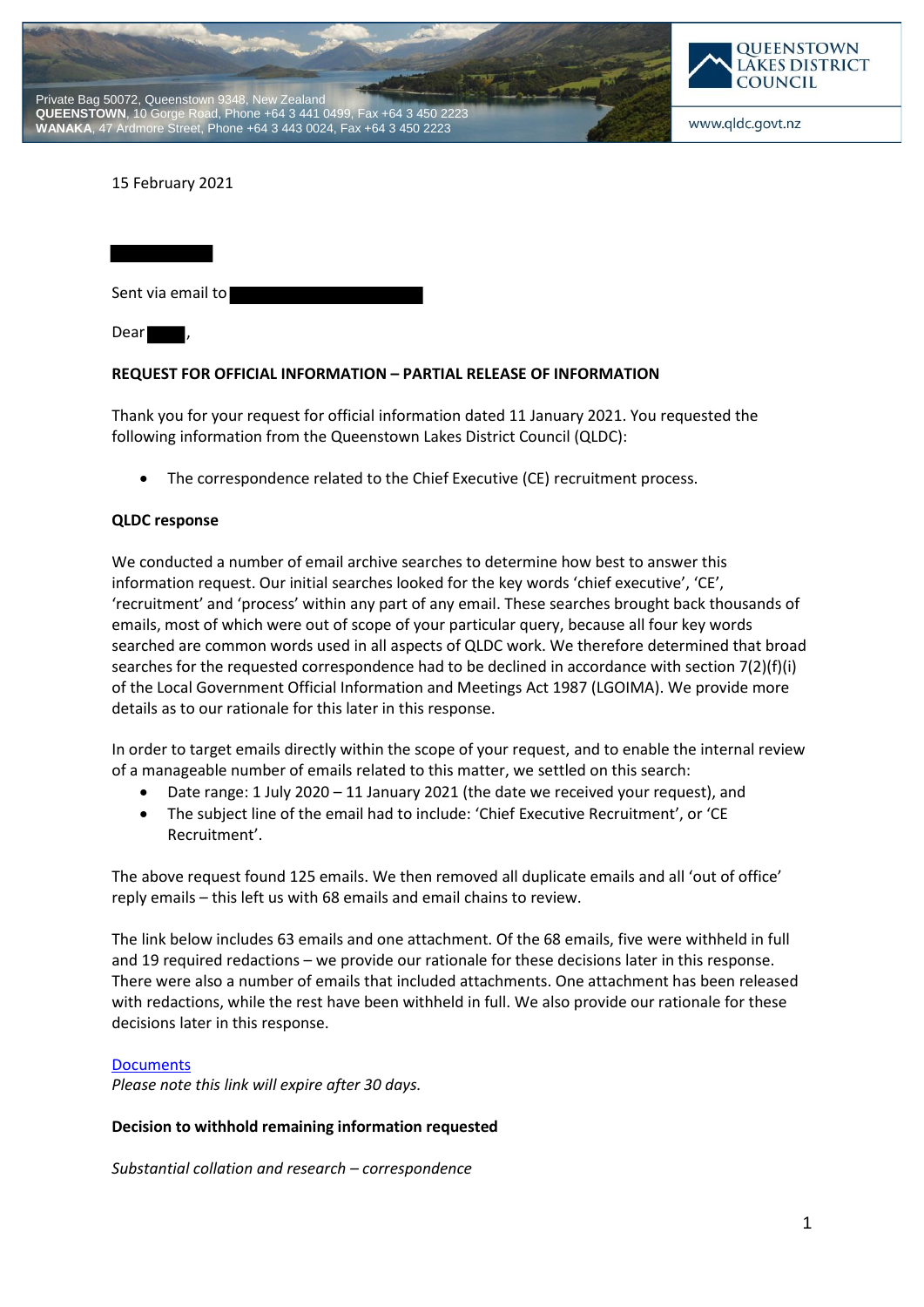We have to decline your broad request for the correspondence relating to the CE recruitment process, under section 7(2)(f)(i) of the LGOIMA. Section 7(2)(f)(i) of the LGOIMA provides that information requests may be refused if the information requested cannot be made available without substantial collation or research. In this case, if we were to review thousands of emails, first identifying which were within scope of your request, and secondly checking all to determine whether LGOIMA withholding grounds apply, substantial staff time would need to be dedicated to this one request. This would be too big an impact on the resources of the QLDC Governance team, and any other staff who would need to support the preparation of our response.

We considered whether charging or extending the timeframe for responding to your request would help, as required by section 17A of the LGOIMA. However, we decided that settling on a more targeted email archive search criteria would adequately source the information you requested, and enable us to answer your request within 20 working days. The search we settled on demonstrates that refining the search criteria enables the provision of the information sought while avoiding substantial collation.

# *Free and frank expression of opinion – attachments withheld in full*

There were seven attachments withheld entirely in accordance with section  $7(2)(f)(i)$  of the LGOIMA. Section 7(2)(f)(i) of the LGOIMA provides that good reason for withholding official information exists if the withholding of the information is necessary to 'maintain the effective conduct of public affairs through the free and frank expression of opinions by or between or to members or officers or employees of any local authority'. In this case, the attachments were draft documents that included suggested edits and staff comments. If released, the future exchange of free and frank opinions, when drafting documents, could be inhibited and that inhibition would prejudice the effective conduct of public affairs at QLDC. The following draft attachments have been withheld for this reason:

- Email 3 attachment 'Procurement plan CE Recruitment Process (003)'
- Emails 12, 13, 15, 23, 26 and 28 attachments 'Delegations CE Recruitment Process August 2020'

It also needs to be noted that the 'Delegations - CE Recruitment Process August 2020' document was, in its final form, subsequently presented to council with the public excluded. We therefore also withhold this draft document under sections 7(2)(a) and 7(2)(j) of the LGOIMA, in line with the withholding grounds that were cited for the council meeting. We explain these two provisions in more detail later in this response.

### *Commercial sensitivity – emails and attachment redacted*

Four of the emails shared with you include redactions, in accordance with section 7(2)(b)(ii) of the LGOIMA. Section 7(2)(b)(ii) of the LGOIMA provides that good reason for withholding information exists if making the information available 'would be likely unreasonably to prejudice the commercial position of the person who supplied or who is the subject of the information' unless other considerations exist which render it desirable in the public interest to release the information. In this case, the redactions were necessary to protect the commercial position of companies who put in a tender for the CE recruitment contract, as well as the company who was awarded the contract. The following emails were redacted for this reason:

(4) CE Recruitment process – recruiters\_Redacted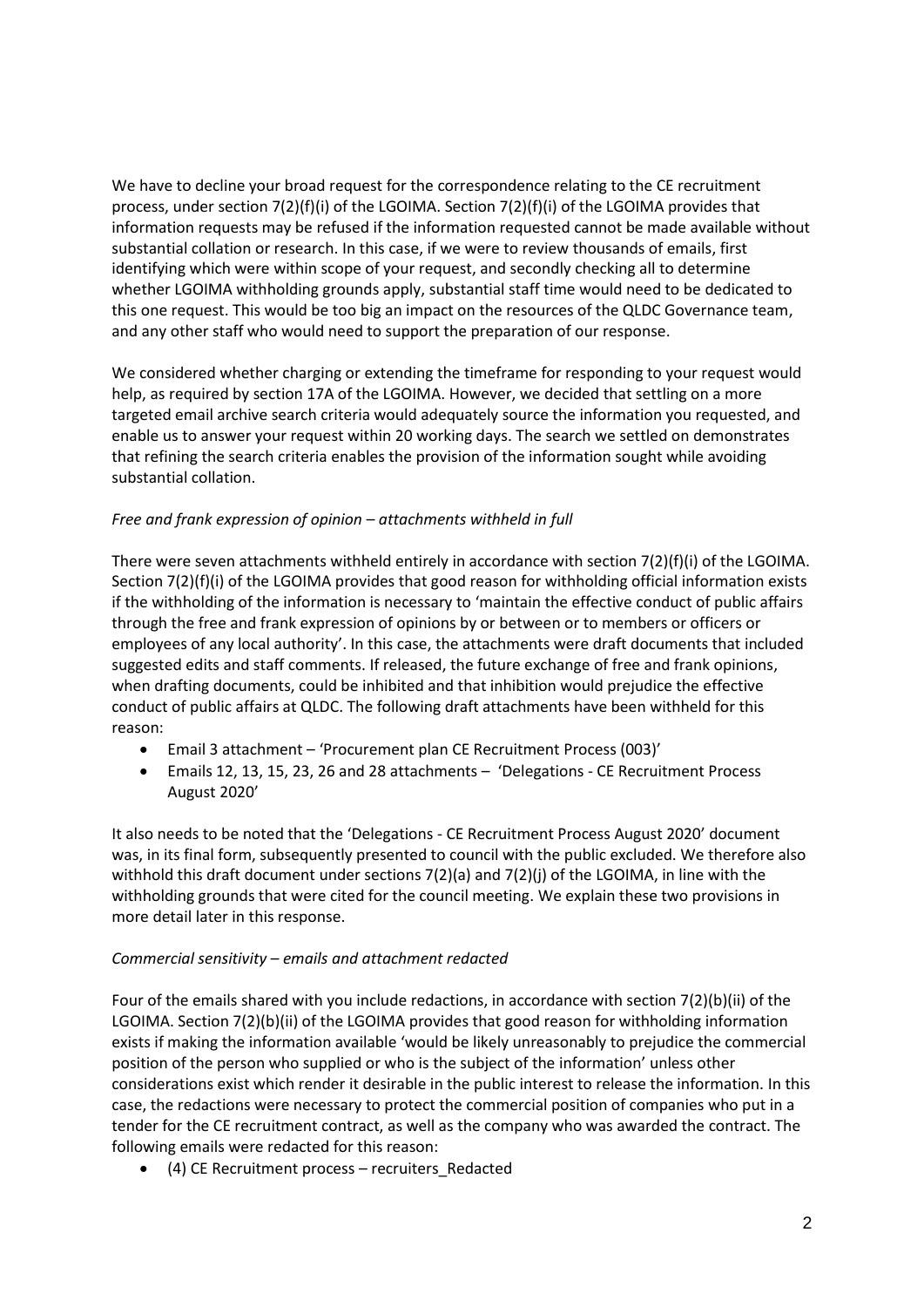- (5) RE\_ CE Recruitment process Appointing recruiter\_Redacted
- (6) Re\_ CE Recruitment process Appointing recruiter\_Redacted
- (7) Re CE Recruitment process Appointing recruiter Redacted

There are also four attachments (from email four), that we have withheld in full, under section 7(2)(b)(ii) of the LGOIMA. The four documents were four different proposals from four different companies who put in tenders for the CE recruitment contract. We have considered these four documents commercially sensitive, for the same reason as is detailed above.

There is one attachment from email four that we have shared with minor redactions. These redactions were also done in accordance with section 7(2)(b)(ii) of the LGOIMA, and for the same rationale as is detailed above. The following attachment includes redactions:

Email 5 – Procurement plan CE Recruitment Process\_Redacted

# *Legal privilege – emails withheld and redacted*

Some emails have been redacted in accordance with section 7(2)(g) of the LGOIMA – legal privilege. Section 7(2)(g) of the LGOIMA provides that good reason for withholding official information exists if the withholding of the information is necessary to maintain legal professional privilege. In this case, there were six emails that included advice sought by QLDC staff, from QLDC's Legal team. The following emails included redactions for these reasons:

- (13) Delegations CE Recruitment Process August 2020.docx\_Redacted
- (26) FW\_ Delegations CE Recruitment Process August 2020.docx\_Redacted
- (27) RE\_ Delegations CE Recruitment Process August 2020.docx\_Redacted
- (28) Delegations CE Recruitment Process 2020.docx\_Redacted
- (29) RE\_ Delegations CE Recruitment Process 2020.docx\_Redacted
- (44) RE\_ Follow up- dates and timing CE recruitment process\_Redacted

# *Out of scope information – emails redacted*

Two emails also have some minor redactions due to the content being out of scope of your information request. The first redacted comments in both of the following emails were redacted for this reason:

- (34) RE\_ PX Chief Executive recruitment process 2020\_Redacted
- (35) RE\_ PX Chief Executive recruitment process 2020\_Redacted

There were also five emails that we've withheld due to them being out of scope of your request – emails 52, 53, 54, 65 and 67. These five emails related to another official information request, on a different topic to this one.

# *Privacy and improper gain or improper advantage – attachments withheld in full and some emails redacted*

A number of attachments have been withheld in full in accordance with sections  $7(2)(a)$  and  $7(2)(i)$ of the LGOIMA. Section 7(2)(a) of the LGOIMA provides that there is a good reason for withholding official information when the withholding of information is necessary to protect the privacy of natural persons. Section 7(2)(j) provides that good reason for withholding information exists if the withholding of the information is necessary to prevent the disclosure or use of official information for improper gain or improper advantage. The attachments in emails 31, 36, 37, 38 and 45 are all the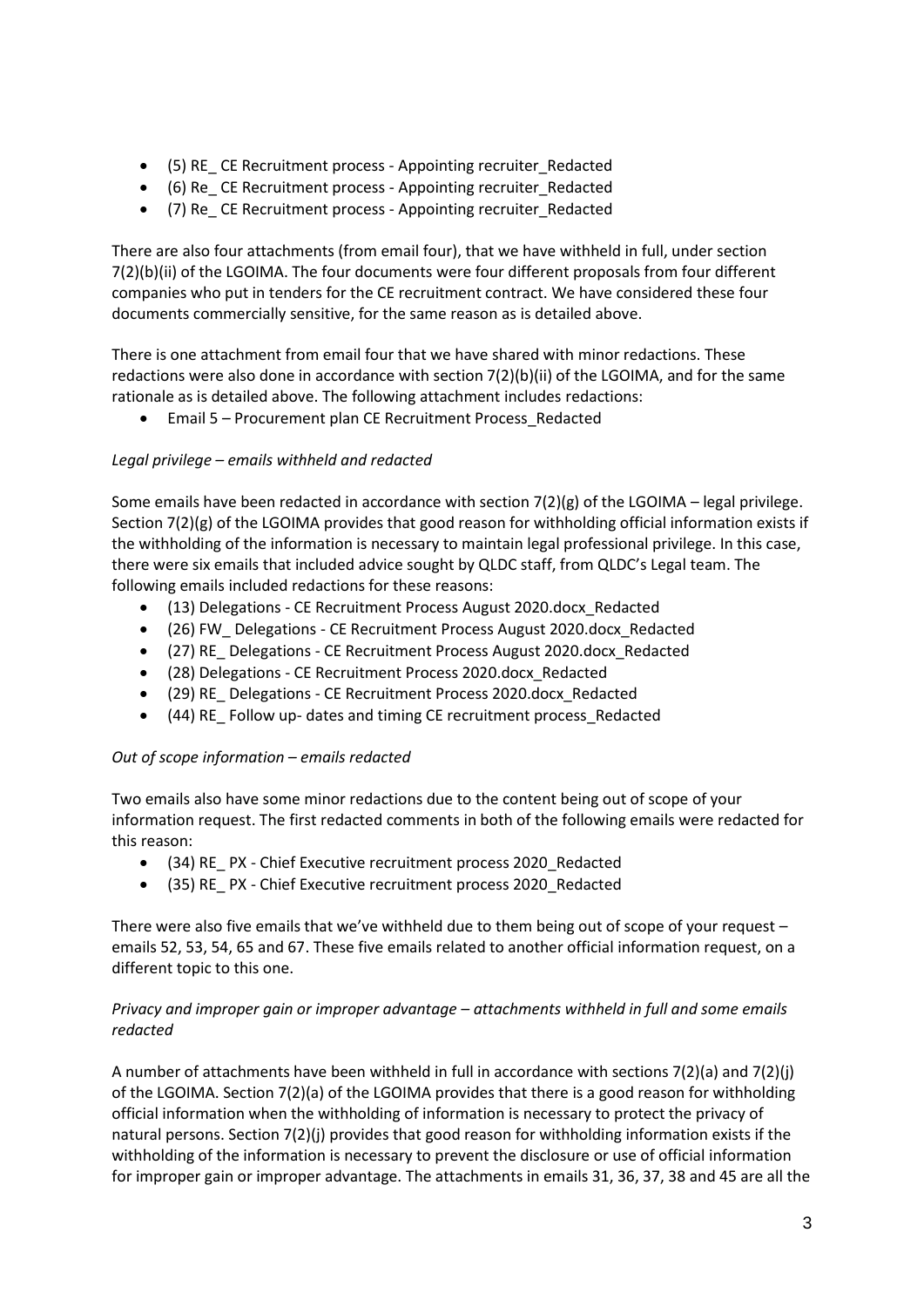same documents, and they are all documents that were presented to council with the public excluded, on the matter of recruiting a CE for QLDC. We are now withholding these attachments in full, for the same reasons as were cited for excluding the public from the council meeting.

Email 46 had two attachments, one being the council paper that appeared in all the other emails just noted, and another document that contained details of CE applicants. We have withheld the second document entirely in accordance with section 7(2)(a) of the LGOIMA, to protect the privacy of the applicants.

Emails 58, 60 and 61 all included the same attachment – minutes from the council meeting that discussed the CE recruitment process. These minutes are withheld for the same reasons as are detailed above, in relation to the papers on this matter that were presented at that council meeting.

The attachments in 63 and 66 are the same and have been withheld in full in accordance with section 7(2)(a) of the LGOIMA. All documents included personal details about an individual, so must be withheld to protect their privacy. In addition, the following emails include redactions for the same reason:

- (48) RE\_ CE Recruitment Process 8 October 2020.docx\_Redacted
- (49) RE\_ CE Recruitment Process 8 October 2020.docx\_Redacted
- (63) CONFIDENTIAL material for interview QLDC CE Recruitment Process\_Redacted
- (66) FW\_ CONFIDENTIAL material for interview QLDC CE Recruitment Process\_Redacted

Lastly, the attachment in email 68 has also been withheld in full under section 7(2)(a) of the LGOIMA. The council meeting, at which these minutes were taken, excluded the public. The minutes therefore also need to be withheld for the same reason – to protect the privacy of CE candidates.

In addition to attachments being withheld in full, there were some redactions within some emails that were necessary due to them directly referring to parts of the publicly excluded papers. These redactions have therefore been done in accordance with the same withholding grounds used for the publicly excluded papers – sections  $7(2)(a)$  and  $7(2)(i)$  of the LGOIMA. The following emails include redactions for these reasons:

- (31) PX Chief Executive recruitment process 2020\_Redacted
- (32) Re\_ PX Chief Executive recruitment process 2020\_Redacted
- (33) Re\_ PX Chief Executive recruitment process 2020\_Redacted
- (34) RE\_ PX Chief Executive recruitment process 2020\_Redacted
- (35) RE\_ PX Chief Executive recruitment process 2020\_Redacted

### *Public interest considerations*

We have considered the interests of the public when making decisions to withhold requested information, including considerations in favour of release, whether the disclosure of the information would actually promote those considerations, and whether those considerations outweighed the need to withhold the information.

Promoting the accountability and transparency of local authority members and officials is in the public interest, as is the general public interest in "good government". Where possible, we have favoured release of documents subject to redactions to give effect to the public interest. However, we consider that the public interest in making council papers available does not outweigh the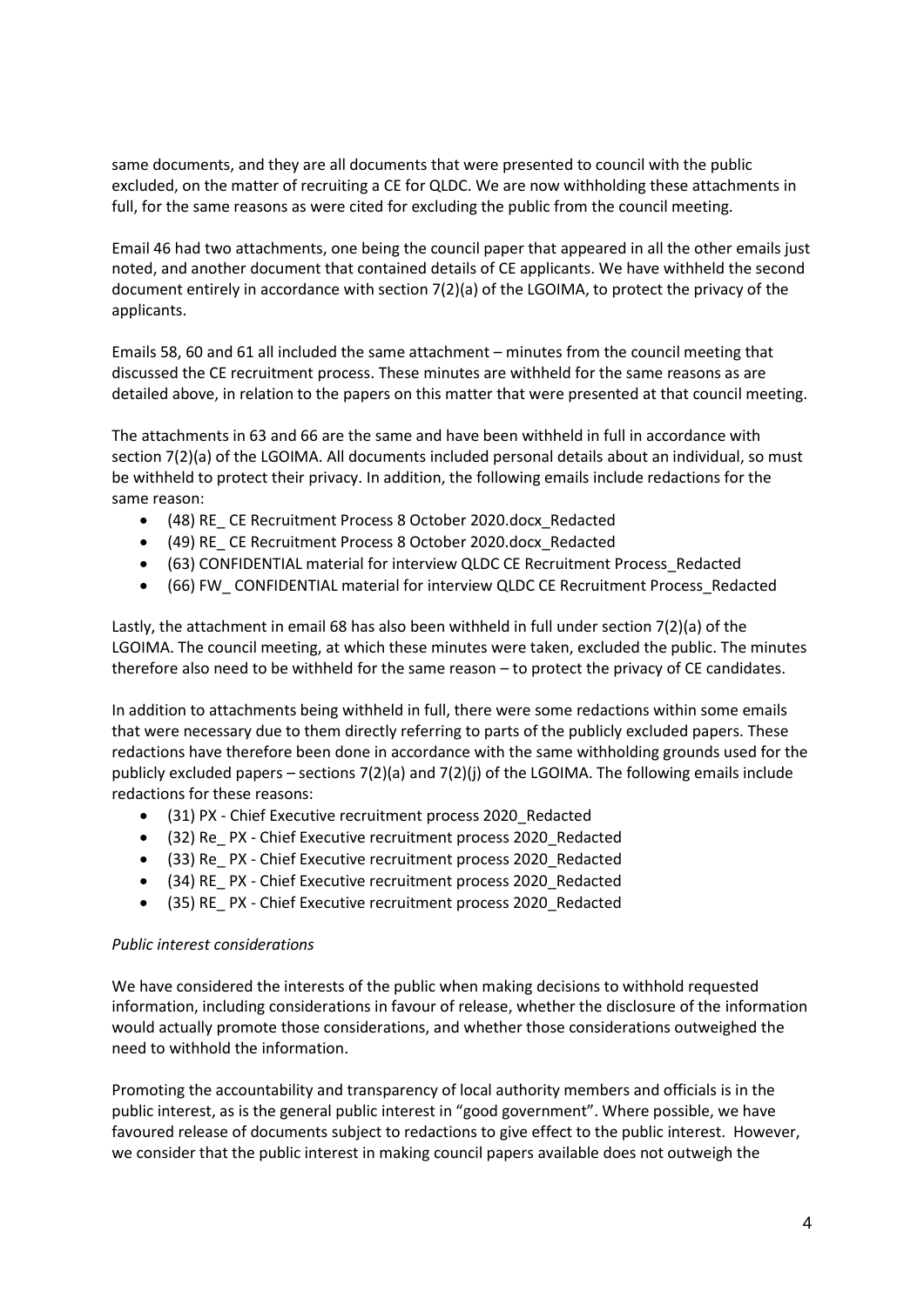importance of protecting the privacy of individuals, or ensuring a fair and transparent process when appointing staff.

The same applies to the commercially sensitive information that was redacted in this response. Revealing commercially sensitive information would be highly detrimental to any companies concerned, and the public interest in knowing that sensitive information does not outweigh that need to protect companies from potential harm.

We have also considered the interests of the public when making the decision to withhold the legally privileged correspondence, and the draft attachments that included free and frank expression of opinion. Like in the above situation, we have considered the public interest in favour of release, and whether those considerations outweighed the need to withhold the correspondence and draft attachments.

In the case of legally privileged emails, it is important that QLDC staff can seek legal advice to ensure that QLDC is always acting in accordance with the law. Doing so promotes accountability. Consequently, we do not consider that the public interest in the release of these emails outweighs the considerations in favour of withholding the information.

Similarly, regarding the attachments we have withheld due to free and frank expression of opinion, we consider that it is necessary for our staff to be able to freely discuss and revise draft documents without their preliminary or other frank views being inhibited by potential disclosure. This enables all opinions to be expressed and promotes a considered outcome. We consider that this is not outweighed by the public interest in release.

#### **Proactive release**

Please note that we will proactively release this response in accordance with our Proactive Release policy. This is to ensure we maintain a high level of transparency when releasing official information to you.

#### **Right to review the above decision**

Note that you have the right to seek an investigation and review by the Ombudsman of this decision. Information about this process is available at www.ombudsman.parliament.nz or freephone 0800 802 602.

If you wish to discuss this decision with us, please contact Naell.Crosby-Roe@qldc.govt.nz (Governance, Engagement & Communications Manager).

We trust this response satisfactorily answers your request.

Regards,

 $446$